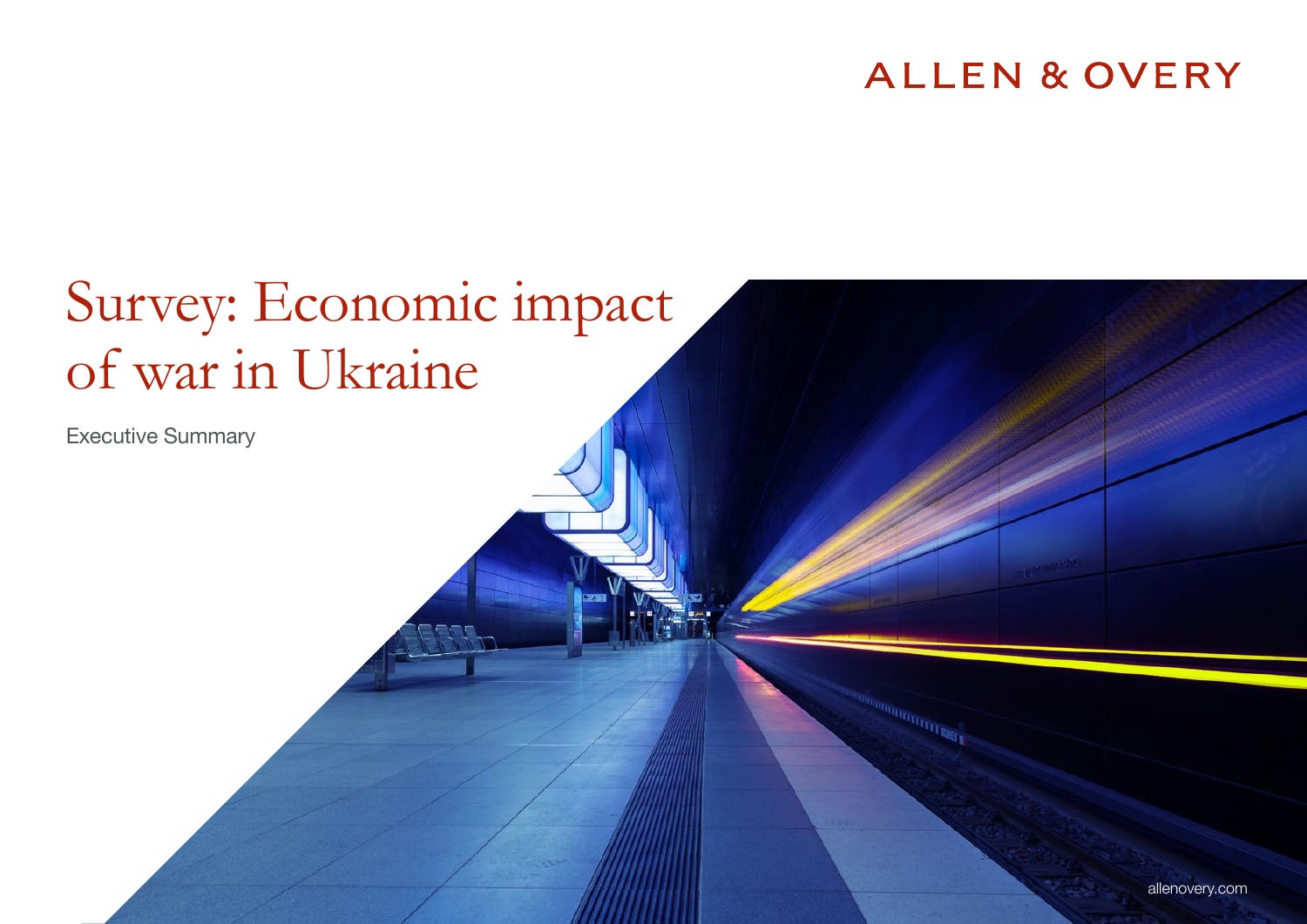The German economy is not only the fourth-largest economy worldwide, but in particular relies on functioning flows of goods due to its disproportionally high export share. There is only few specific information available regarding the question how, and to what extent, German companies are impacted by the war between Russia and the Ukraine, both today and in future.

With our *A&O trend barometer*, we sought to answer these questions and have asked, in particular in the segment of major companies (annual revenue of more than EUR 500m), 100 executives of the first and second management levels for their evaluation of the situation. The survey primarily focused not only on key performance indicators such as revenue, costs, financing and investments, but also on fundamental questions regarding strategy and forecasts on the further development of the conflict and the EU's economic relationship with Russia.

The survey was conducted in April 2022. Of the 4,200 companies in Germany generating a revenue of more than EUR 500m, 100 companies participated in the survey, among them 50 companies of the manufacturing industry, 25 of the trade industry and 25 of the service industry. 37 percent of the companies interviewed maintain economic relations with Russia and/or Ukraine.



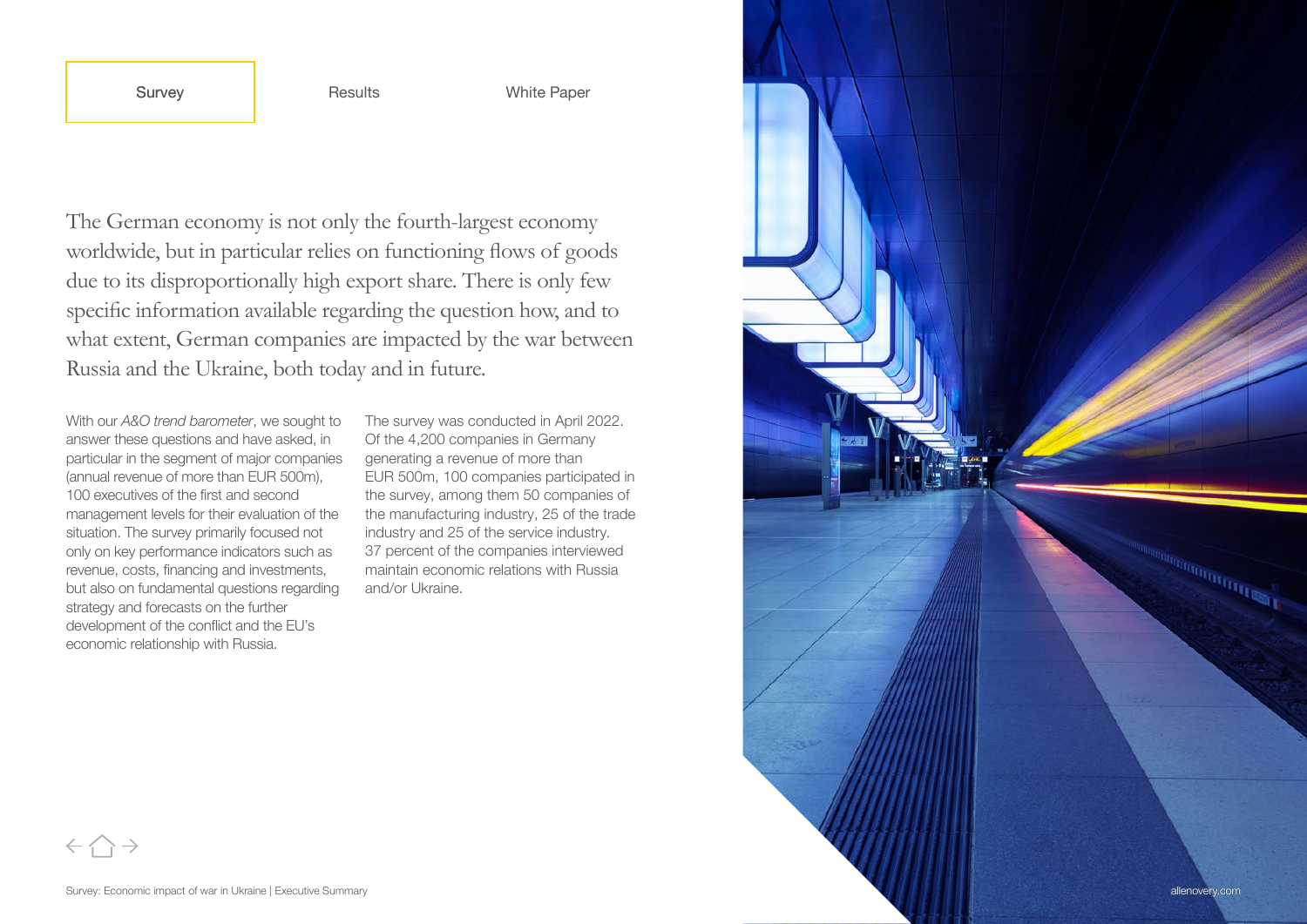# Major companies appear largely unimpressed by the war between Russia and Ukraine

- Revenue expectations remain positive despite increased costs and interrupted delivery chains
- Investment activities are being continued; access to financing remains open
- Companies do not want to turn away from the "energy turnaround" (*Energiewende*)
- Majority expects the war to end no earlier than autumn or even 2023
- One third expects relations with Russia to normalise in ten years at the earliest



Responsible for survey and analysis Kantar GmbH, Munich Survey: Economic impact of war in Ukraine Howard China and Ukraine Howard Executive Survey Results and Ukraine Howard China and Ukraine presents when the china allenovery.com Survey Results Ukraine points Comparis White D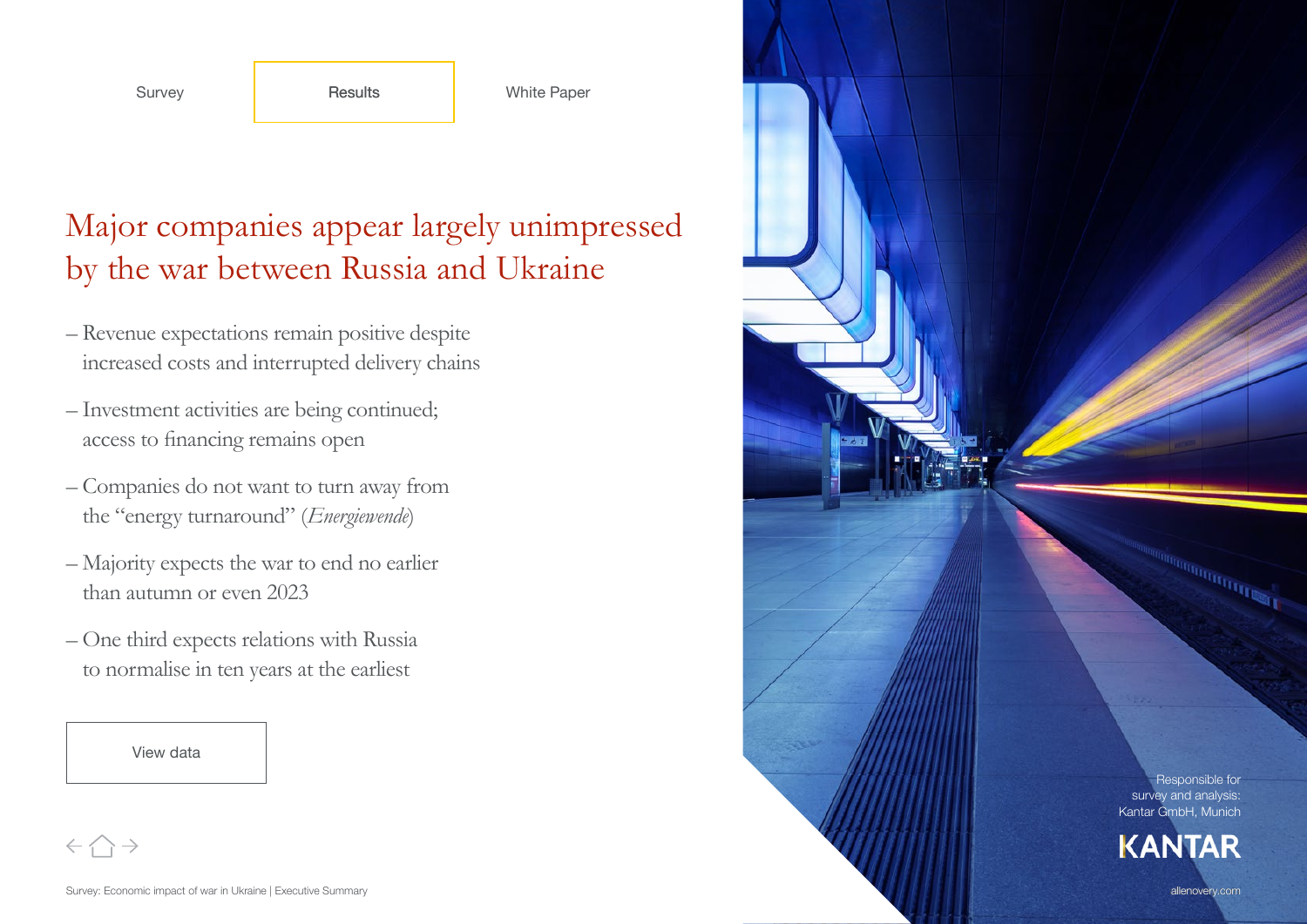It is not expected that the war will end quickly

One third expect relations to normalise in ten years at the earliest

Only 3% are strongly affected by sanctions – 58% not at all

Access to financing remains open: 78% find there is no impairement

Investment activity largely contiues despite the crisis

No turning away from energy turnaround: 85% are replying on renewables

### 74% expect revenues to remain the same or increase in 2022



Question: How do you expect revenue to develop over the full year 2022? Basis: all companies | Presentation: figures in percent

Contrary to all expectations, the revenue forecasts of the largest German companies remain positive despite the war in Ukraine: approximately 80 percent of the companies reported no losses in revenue since Russia's invasion of Ukraine. 74 percent of the decision-makers expect revenues to remain the same or increase in 2022. The companies expecting an increase in revenue predict an average increase of 11 percent. It is striking that the companies expecting a decrease in revenue quantify a significant decrease of more than one fifth.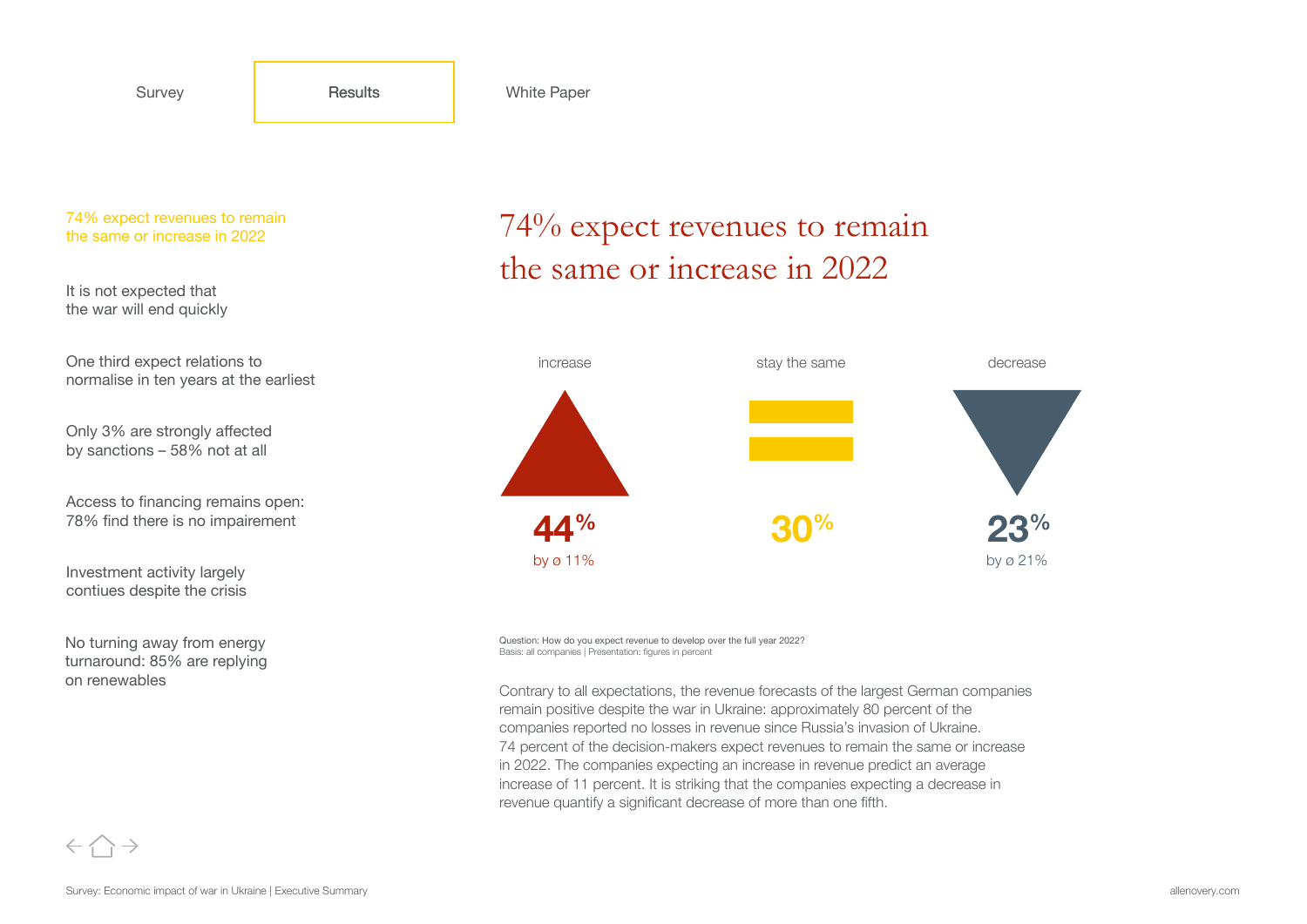#### It is not expected that the war will end quickly

One third expect relations to normalise in ten years at the earliest

Only 3% are strongly affected by sanctions – 58% not at all

Access to financing remains open: 78% find there is no impairement

Investment activity largely contiues despite the crisis

No turning away from energy turnaround: 85% are replying on renewables

## It is not expected that the war will end quickly



Question: When do you expect the armed conflict to end? Basis: all companies | Presentation: figures in percent

It is not expected that the war will end quickly: 38 percent of the executives expect that the conflict will continue for at least one year, only 20 percent expect that the conflict will end within the next three months.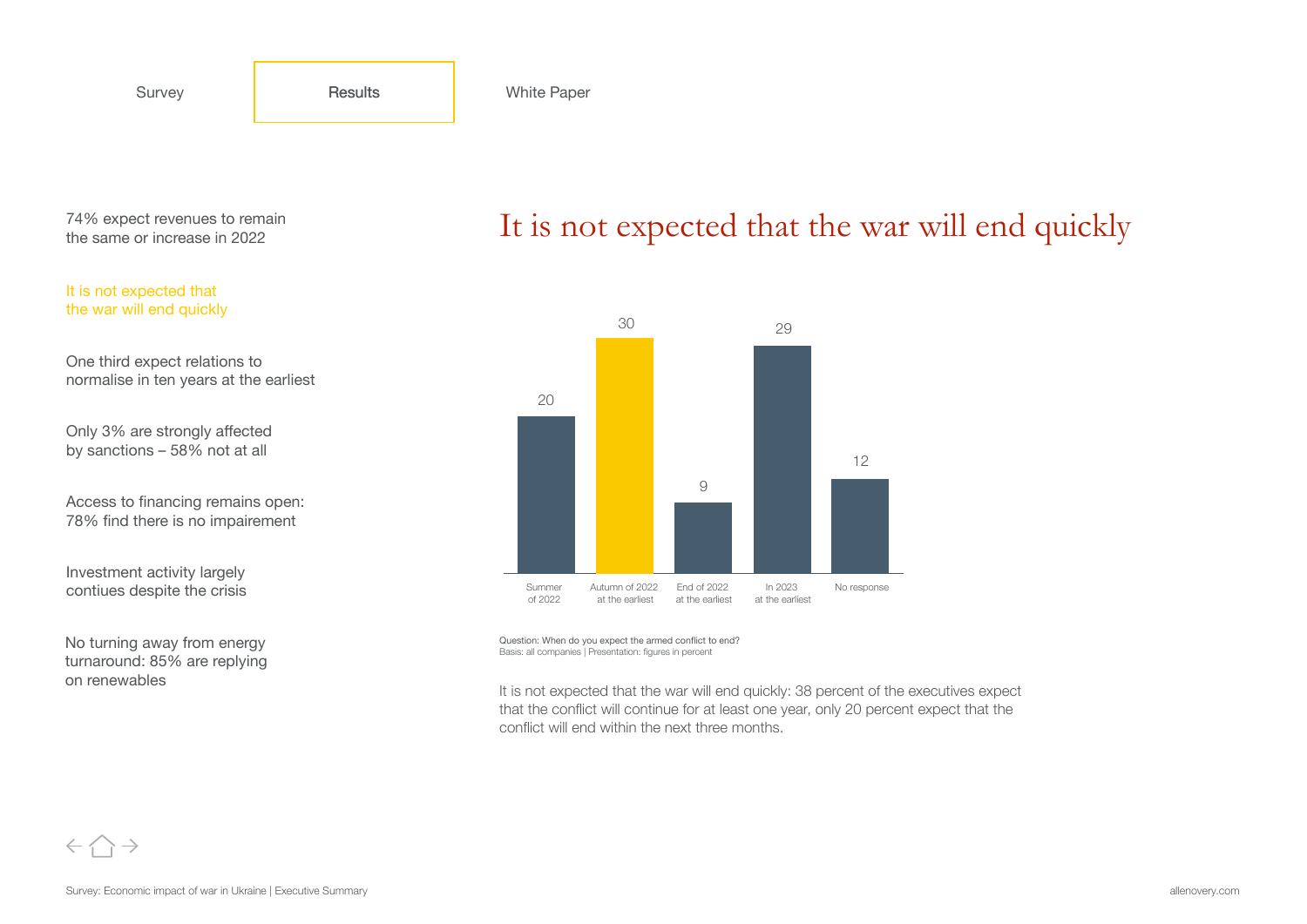It is not expected that the war will end quickly

One third expect relations to normalise in ten years at the earliest

Only 3% are strongly affected by sanctions – 58% not at all

Access to financing remains open: 78% find there is no impairement

Investment activity largely contiues despite the crisis

No turning away from energy turnaround: 85% are replying on renewables

One third expect relations to normalise in ten years at the earliest



Question: When do you expect EU-Russian relations to recover? Basis: all companies | Presentation: figures in percent

Far greater time horizons are forecast for relations between the EU and Russia to recover: 34 percent expect the relationship to normalise no earlier than in ten years. 45 percent are more optimistic and expect a recovery in the next two to five years.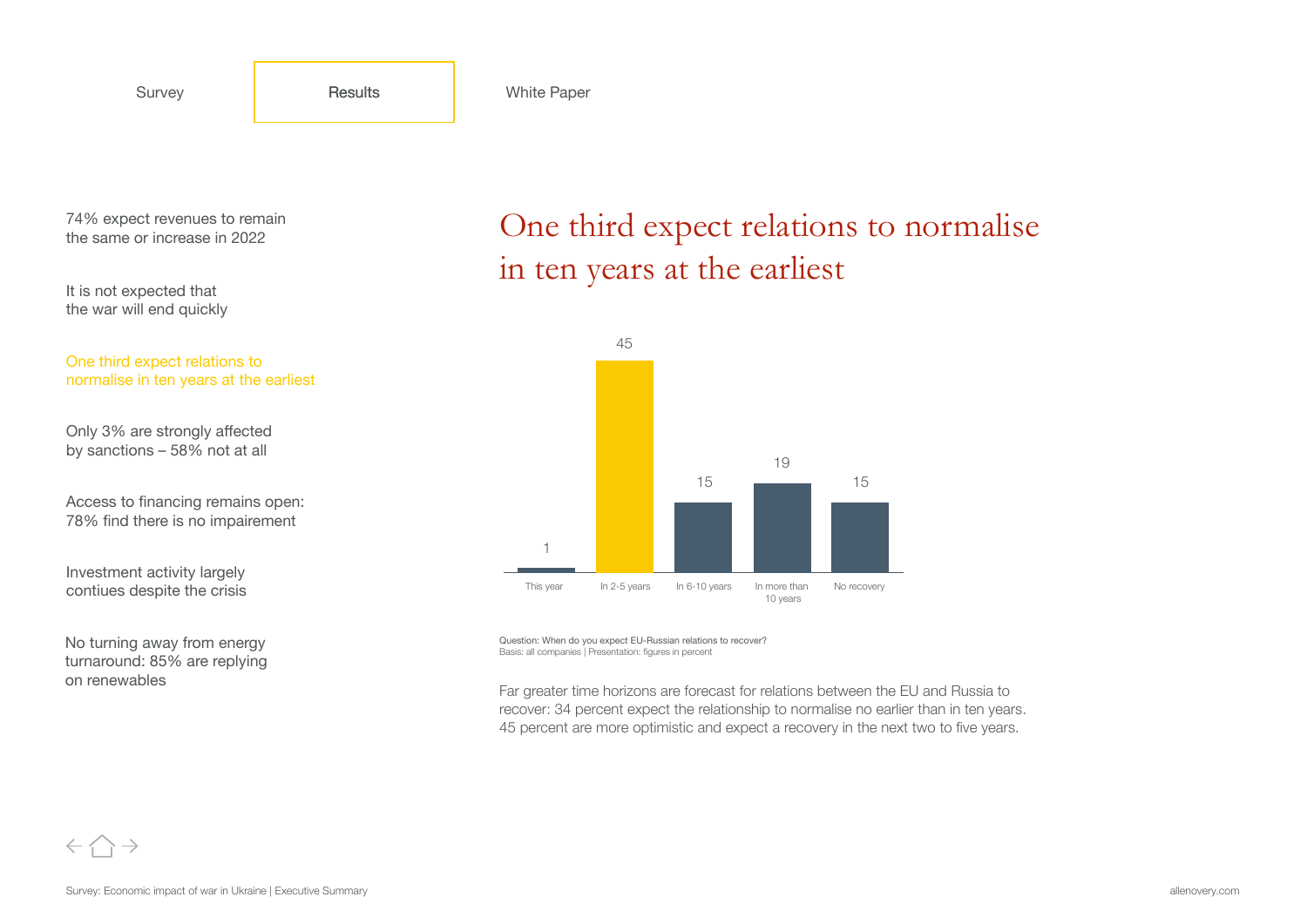It is not expected that the war will end quickly

One third expect relations to normalise in ten years at the earliest

Only 3% are strongly affected by sanctions – 58% not at all

Access to financing remains open: 78% find there is no impairement

Investment activity largely contiues despite the crisis

No turning away from energy turnaround: 85% are replying on renewables

## Only  $3\%$  are strongly affected by sanctions – 58% not at all



Problems surrounding the implementation of sanctions

are experiencing problems relating to corporate law 23%

are experiencing problems relating to payment obligations 33%

Question: To what extent is your company affected by sanctions adopted by the EU or other countries over the war? To what extent is your company experiencing problems in connection with the implementation of sanctions? Basis: all companies / companies affected by sanctions | Problems raised: multiple answers possible | Presentation: figures in percent

The prevailing mood, which is currently still positive, is also reflected by 58 percent of the persons interviewed stating that they are "not at all" affected by the sanctions. Only three percent are "strongly" affected. This confirms not only the selective impact of these sanctions, but also that Russia is a relatively minor trade partner for Germany, accounting for a foreign trade volume of 2.3 percent.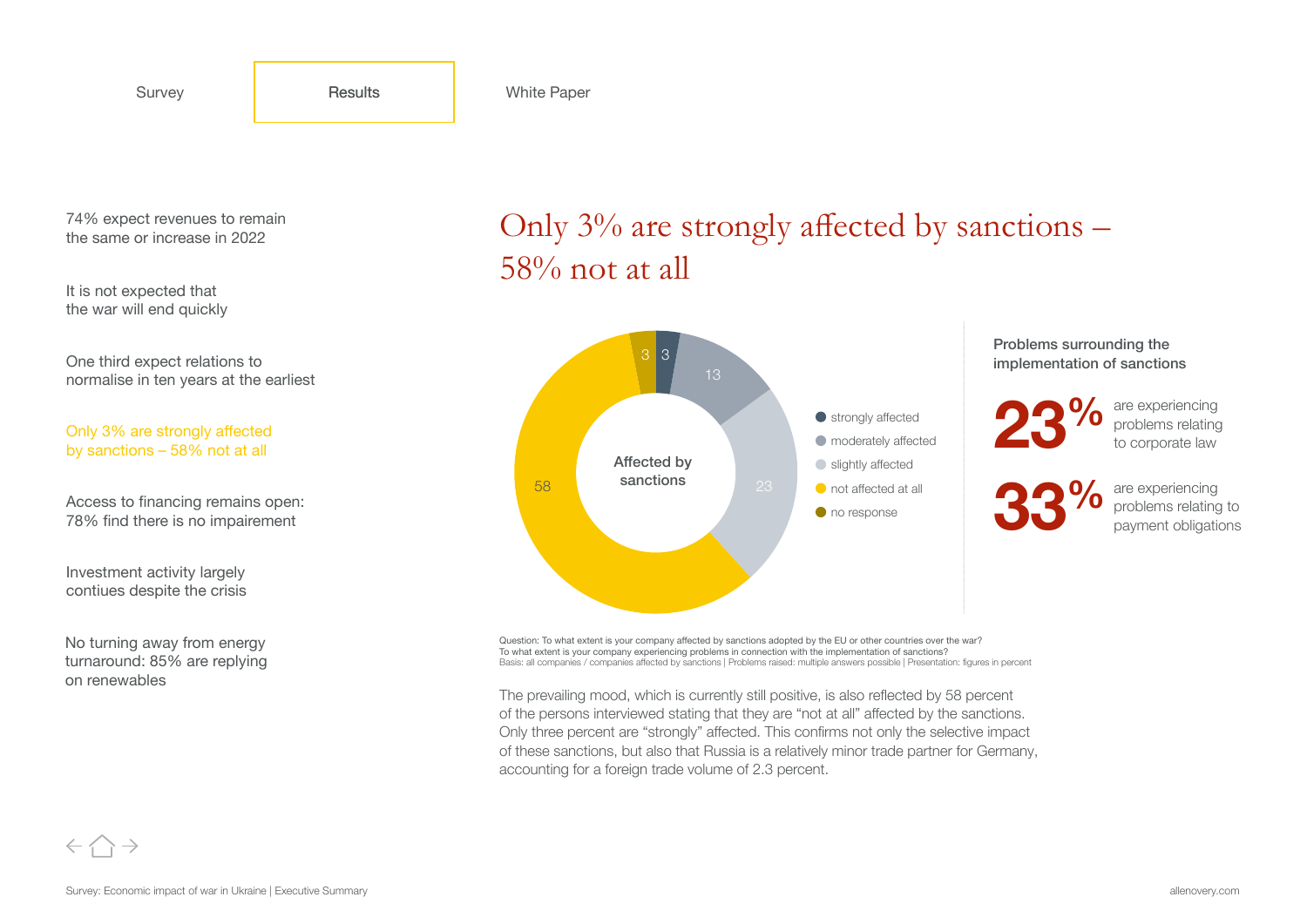It is not expected that the war will end quickly

One third expect relations to normalise in ten years at the earliest

Only 3% are strongly affected by sanctions – 58% not at all

Access to financing remains open: 78% find there is no impairement

Investment activity largely contiues despite the crisis

No turning away from energy turnaround: 85% are replying on renewables

Access to financing remains open: 78% find there is no impairment



Question: To what extent has your company been affected by financing problems since the outbreak of war? Basis: all companies | Presentation: figures in percent

Executive board members and managing directors also still have a positive outlook as regards the financial markets: 78 percent do not see any impact on corporate financing. Among companies with an annual revenue of more than one billion euros, even 91 percent do not see any bottlenecks.

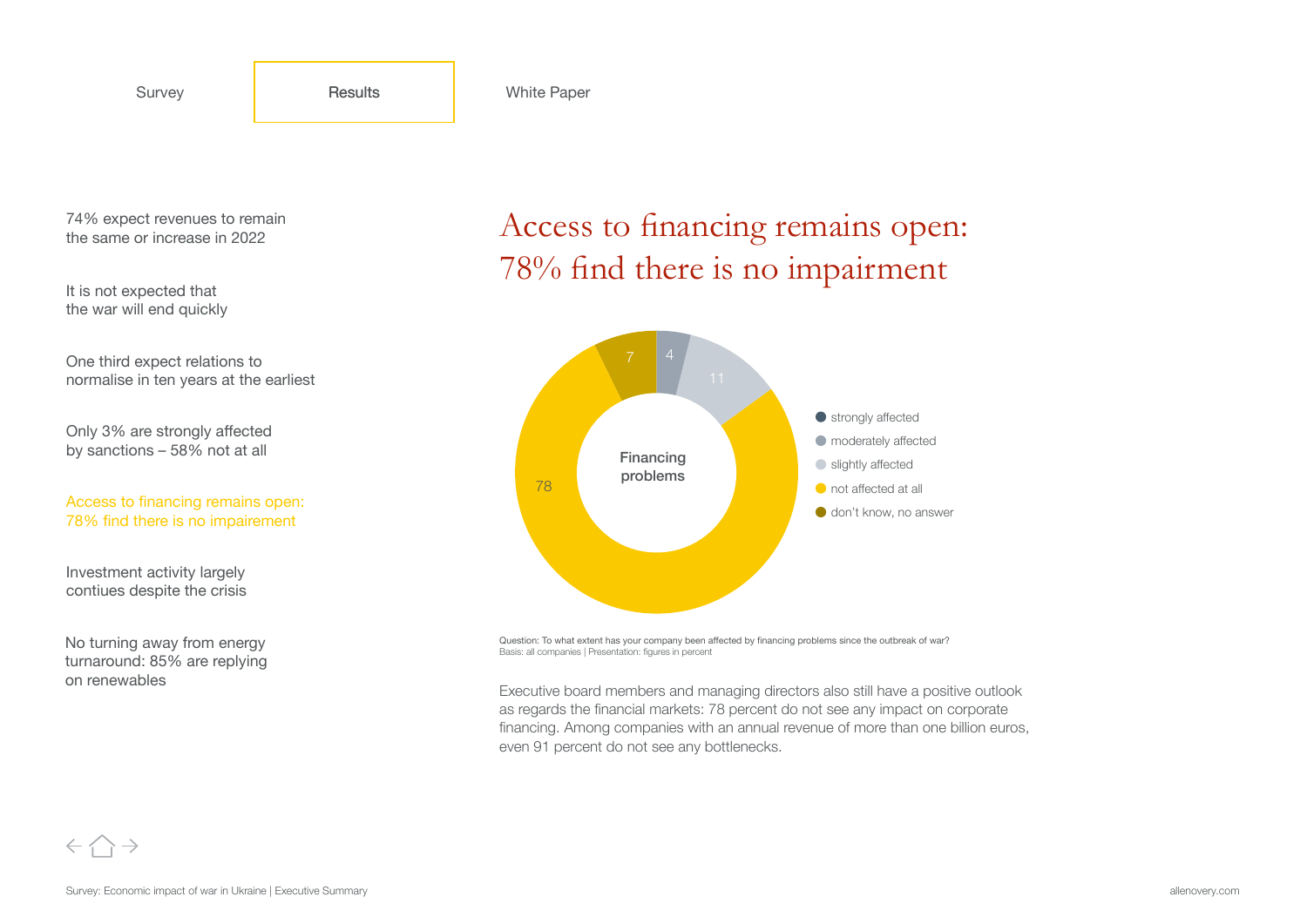It is not expected that the war will end quickly

One third expect relations to normalise in ten years at the earliest

Only 3% are strongly affected by sanctions – 58% not at all

Access to financing remains open: 78% find there is no impairement

Investment activity largely contiues despite the crisis

No turning away from energy turnaround: 85% are replying on renewables

Investment activity largely continues despite the crisis



Question: Has your company reconsidered planned investments since the outbreak of war? Basis: all companies | Multiple answers possible | Presentation: figures in percent

Moreover, companies are continuing their planned investments (77 percent). 10 percent are even planning to expand on investments – despite increased uncertainties as a consequence of the war.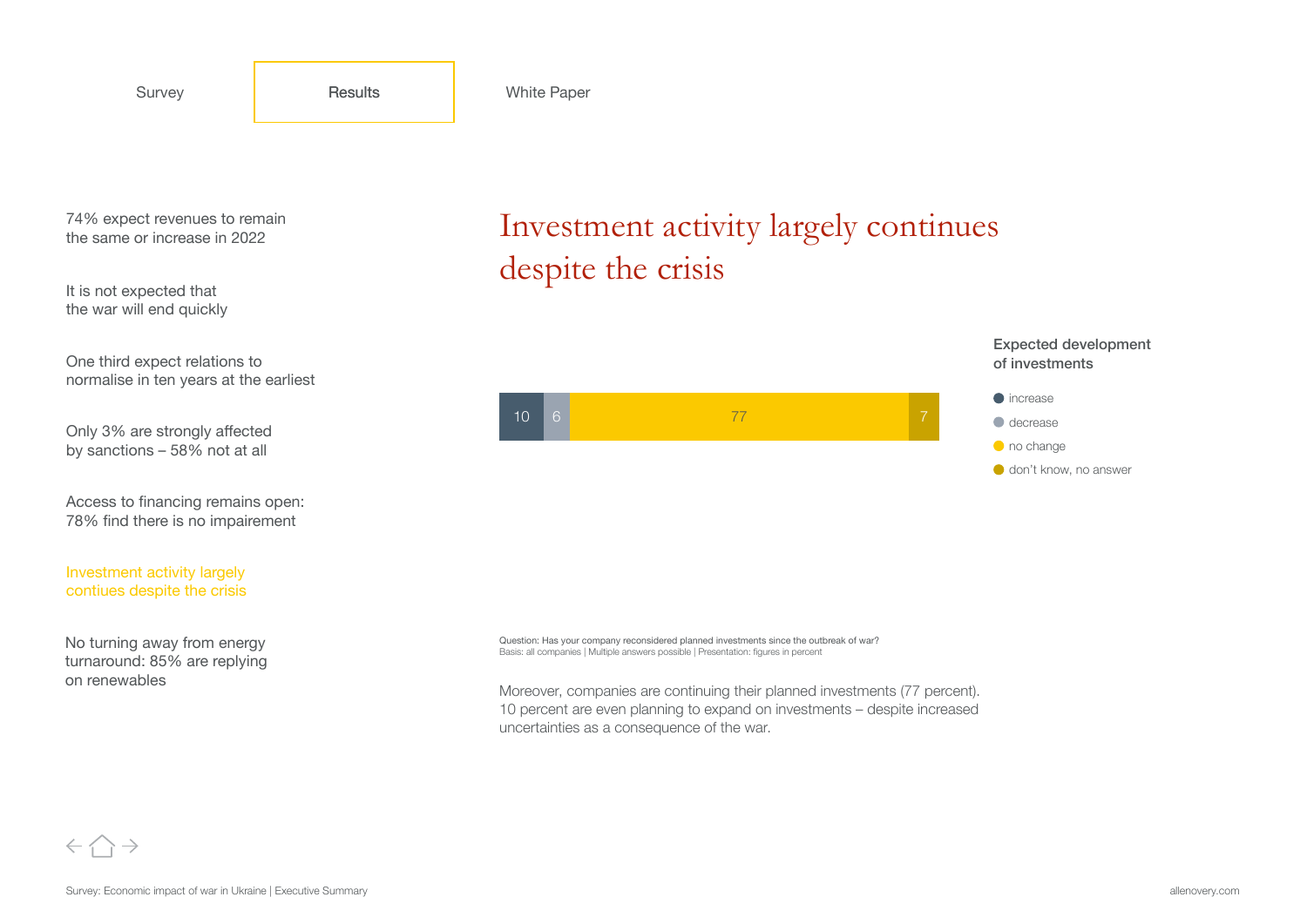It is not expected that the war will end quickly

One third expect relations to normalise in ten years at the earliest

Only 3% are strongly affected by sanctions – 58% not at all

Access to financing remains open: 78% find there is no impairement

Investment activity largely contiues despite the crisis

No turning away from energy turnaround: 85% are replying on renewables

No turning away from energy turnaround: 85% are replying on renewables



Question: Against the backdrop of war in Ukraine, which strategies do you believe are most effective for future energy supply? Which strategy do you consider the most important? Basis: all companies | Most effective strategies: multiple answers possible | Presentation: figures in percent

The principle of "safety first, cost efficiency second" seems to increasingly gain in importance for the realignment of the corporate strategy. This applies equally to the restructuring of delivery chains (43 percent) and to energy supply (47 percent). In this context, companies expressly do not wish to turn away from the "energy turnaround": 85 percent focus on the expansion of renewable energies as the core of their future supply strategy.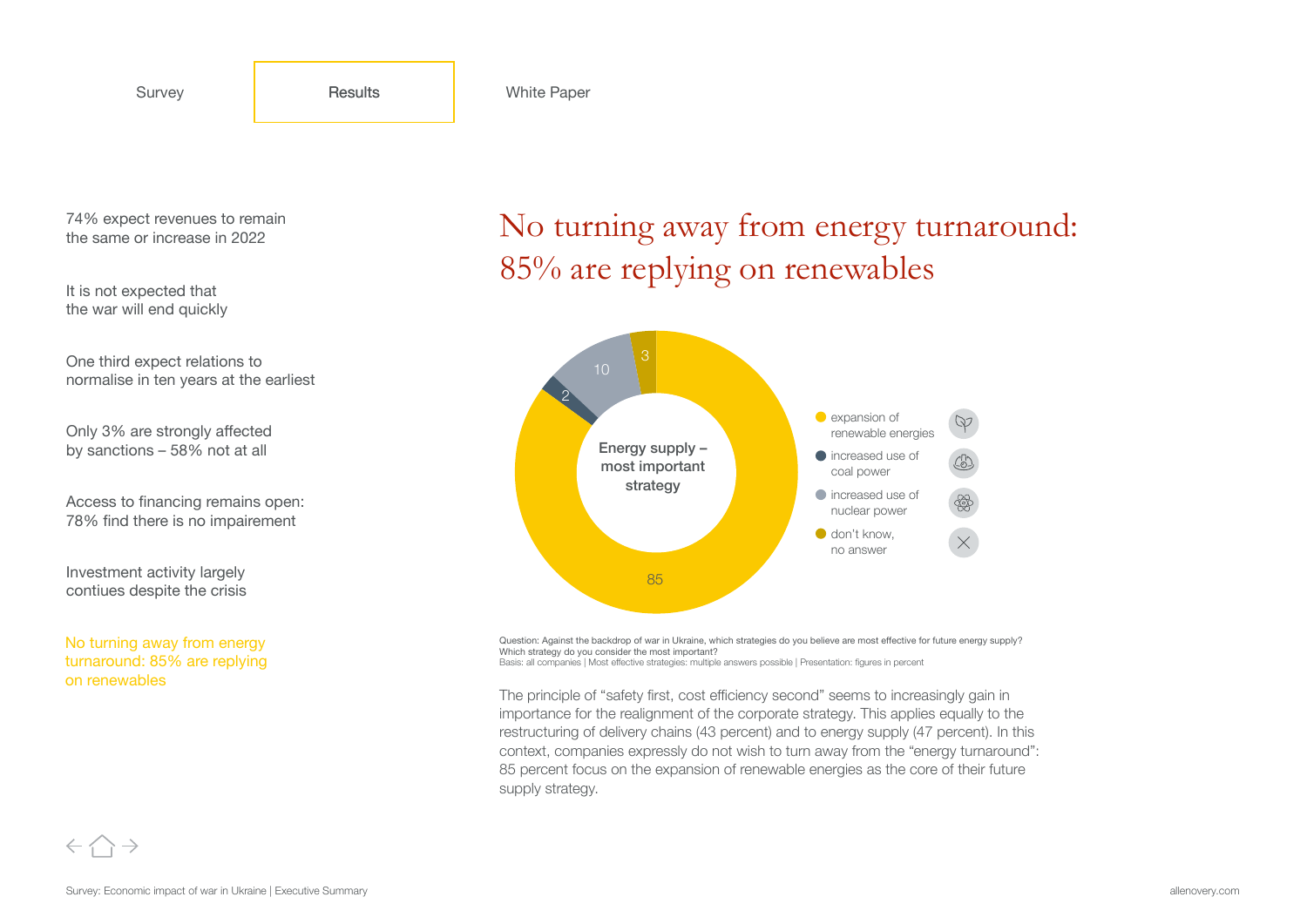For more detailed information and analyses of the survey as well as evaluations and legal assessments, we will provide a White Paper in the course of May.

Your usual contact at Allen & Overy will be happy to assist you should you have any questions.